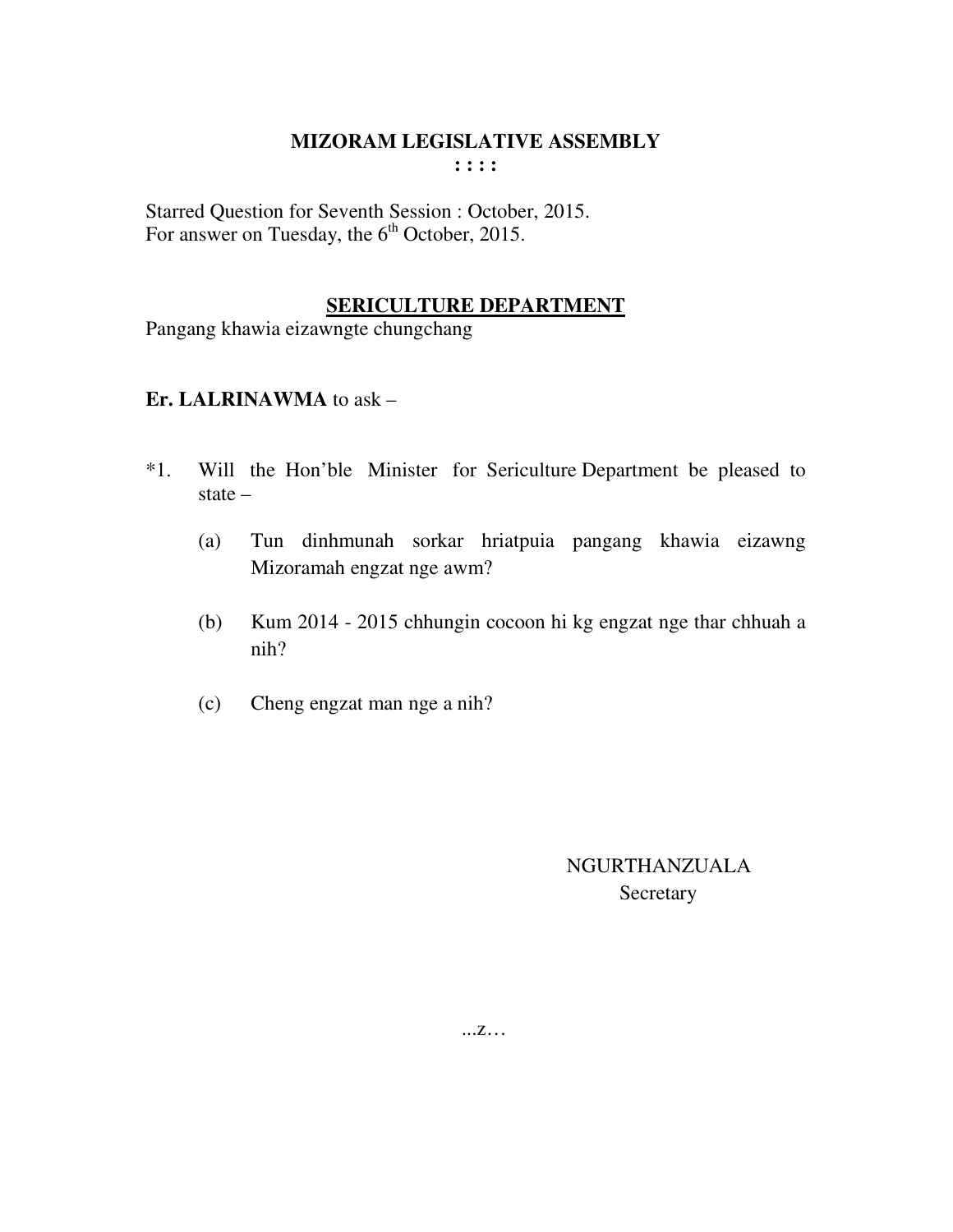**: : :** 

Starred Question for Seventh Session : October, 2015 For answer on Tuesday, the  $6<sup>th</sup>$  October, 2015

## **LABOUR, EMPLOYMENT & INDUSTRIAL TRAINING DEPARTMENT**

Bus lei chungchang.

## **Dr. K. BEICHHUA** to ask –

- \*2. Will the Hon'ble Minister for Labour, Employment & Industrial Training Department be pleased to state –
	- (a) Kum 2013 atanga vawiin ni thleng ITI staff leh zirlaite kalna tura Bus pahnih leina turin pawisa engzatnge ruahman a nih ?
	- (b) Motor lei tur hian Department-in Quotation a chhuah em ?
	- (c) Motor (Bus) pahnih hi lei a ni tawh em ? Lei ni ta se engtik ni leh thla leh kumah nge lei a nih ? Eng company atangin nge ?

 NGURTHANZUALA Secretary.

\*\*v\*\*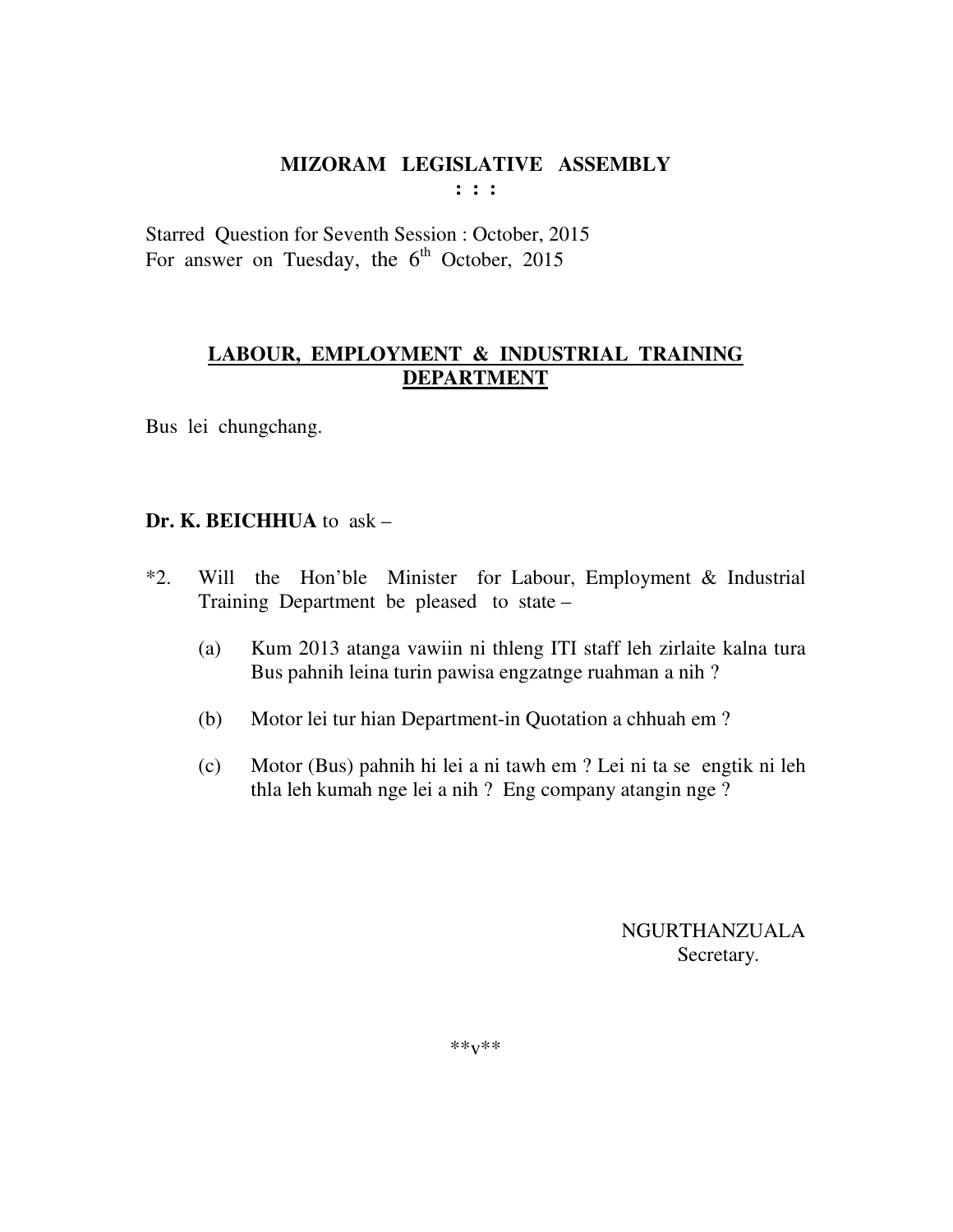Starred Question for Seventh Session : October, 2015. For answer on Tuesday, the  $6<sup>th</sup>$  October, 2015.

## **HORTICULTURE DEPARTMENT**

Horticulture Department hnuaia NLUP beneficiaries-te chungchang

## **Pu LALRUATKIMA** to ask –

- \*3. Will the Hon'ble Minister for Horticulture Department be pleased to state –
	- (a) Mamit District chhunga Horticulture Department hnuaiah NLUP beneficiaries pek chhunzawm loh an awm em? An awm chuan mi engzat nge awm?
	- (b) Engvanga pek chhunzawm loh nge an nih?

 NGURTHANZUALA **Secretary**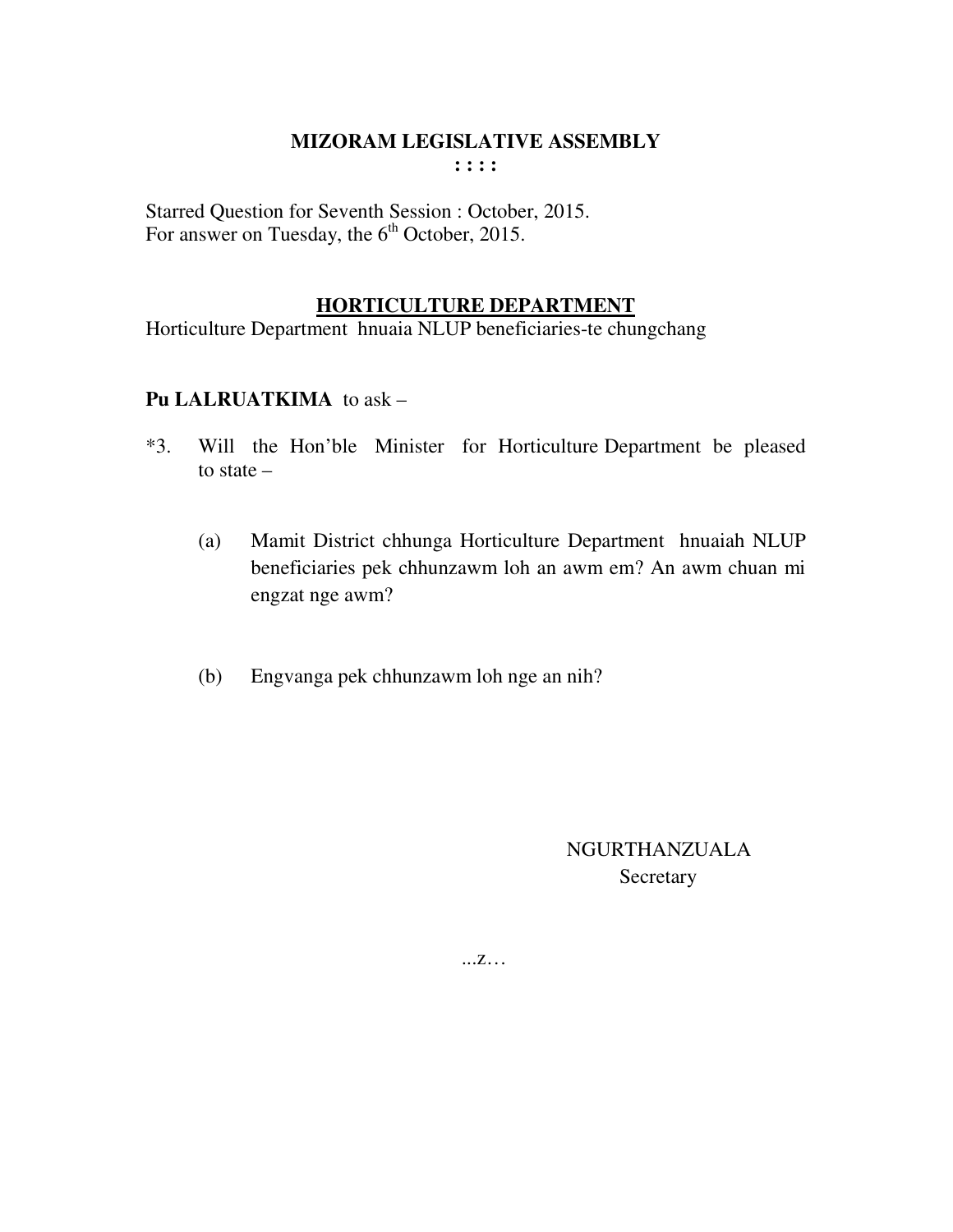**: : :** 

Starred Question for Seventh Session : October, 2015. Commencing from Tuesday, the 6<sup>th</sup> October, 2015.

## **FOOD, CIVIL SUPPLIES & CONSUMER AFFAIRS DEPARTMENT**

Darlawn Godown chungchang.

## **Pu R.L PIANMAWIA** to ask –

\*4. Will the Hon'ble Minister for Food, Civil Supplies & Consumer Affairs Department be please to state –

Darlawn Godown chhe tawh sak thar tura hmalak a ni em?

 NGURTHANZUALA **Secretary** 

\*\*\*R\*\*\*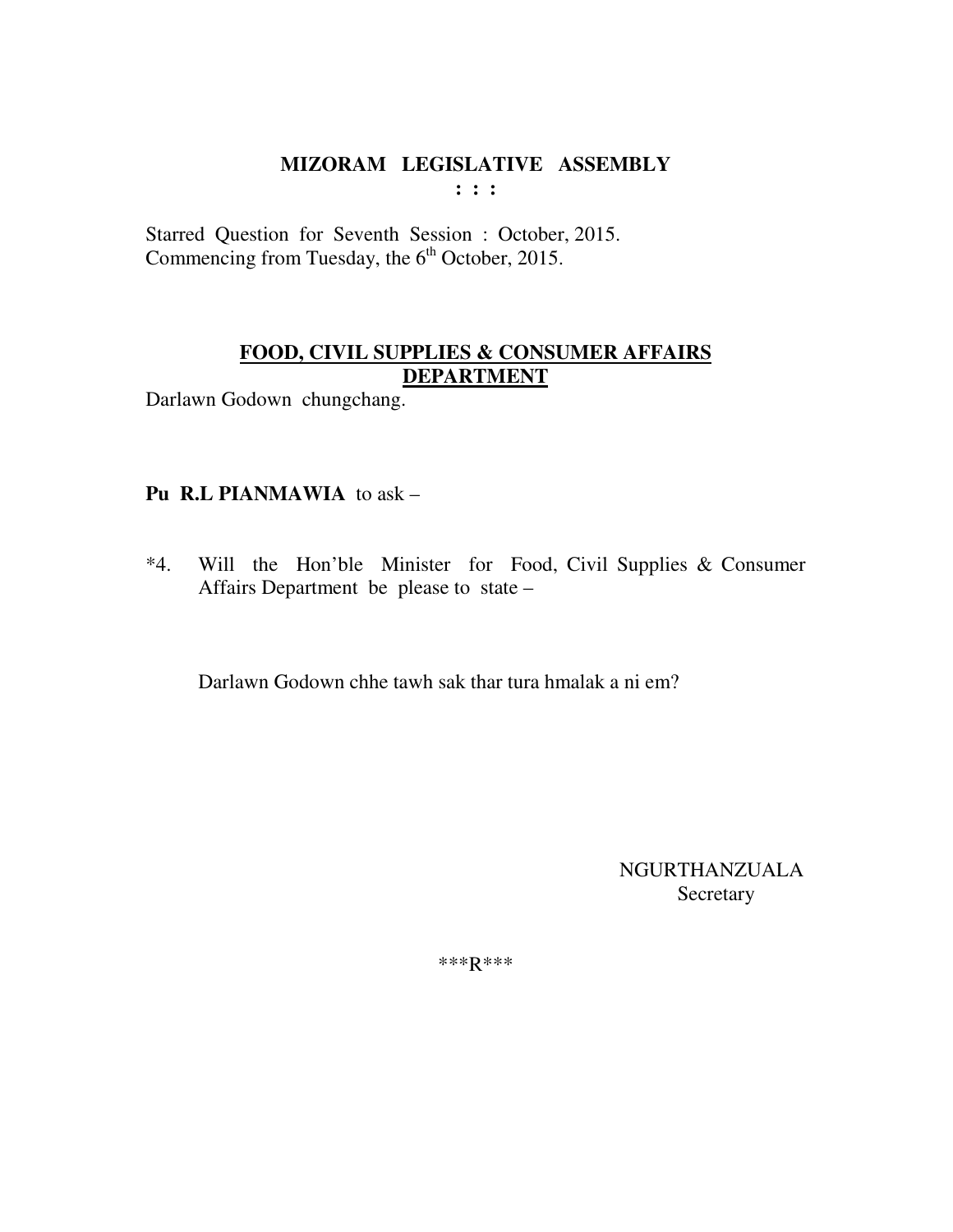Starred Question for Seventh Session : October, 2015. For answer on Tuesday, the  $6<sup>th</sup>$  October, 2015.

## **LABOUR EMPLOYMENT & INDUSTRIAL TRAINING DEPARTMENT**

Cess lak chungchang.

## **Pu LALTHANLIANA** to ask –

- \*5. Will the Hon'ble Minister for Labour Employment & Industrial Training Department be pleased to state –
	- a) Central Sawrkarin Concurrent List hnuaia Dan a siam "The Building and other Construction Workers Welfare Cess Act, 1996", hmang hian Mizoramah Cess lak a ni em ?
	- b) Lak anih chuan eng eng atang ten nge lak a nih ?
	- c) Eng Department in nge buaipui ?
	- d) Mi engzatin nge a zar zo tawh ?
	- e) Tunah hian pawisa engzat chiah nge awm ?

NGURTHANZUALA **Secretary** 

….h…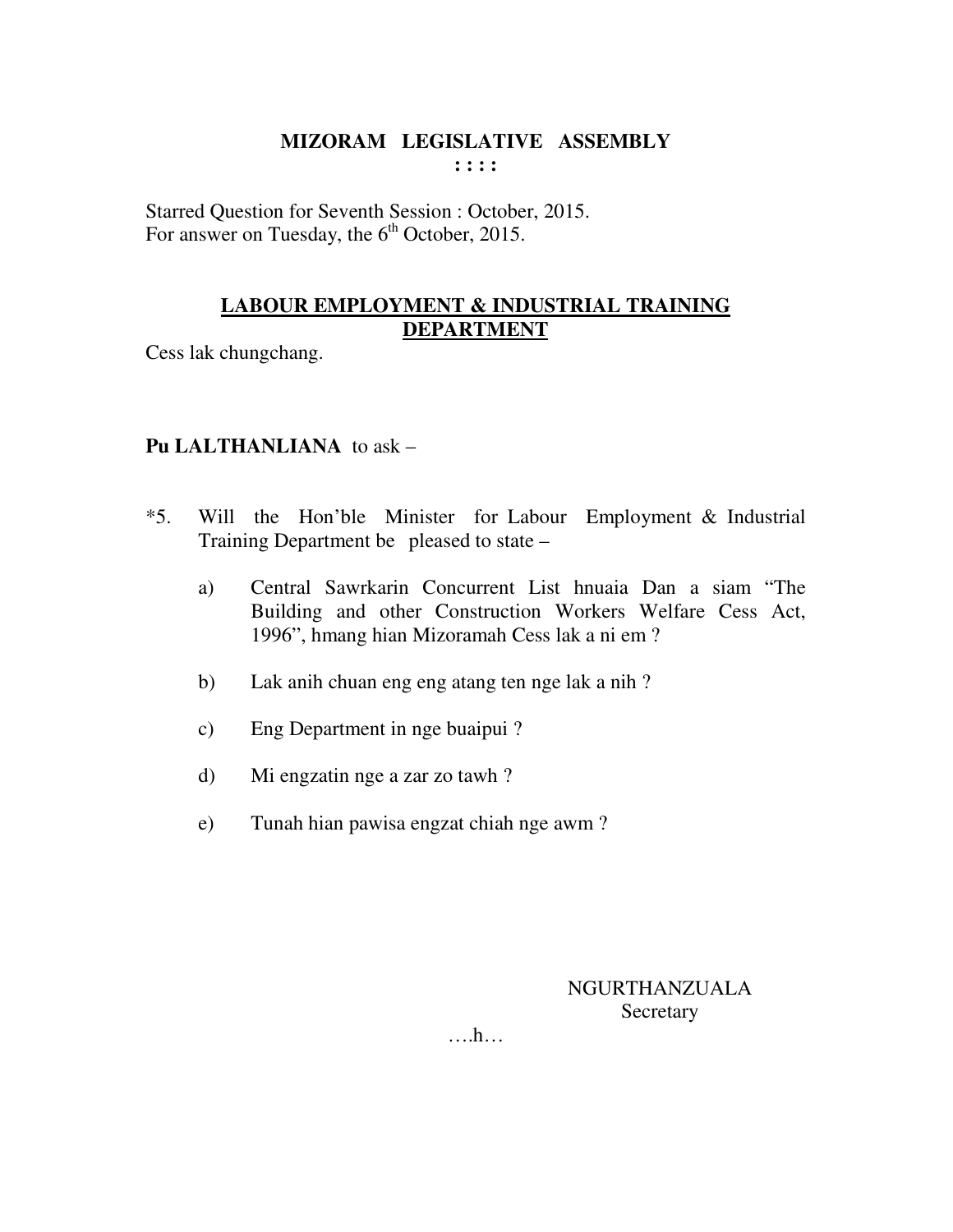Starred Question for Seventh Session : October, 2015. For answer on Tuesday, the  $6<sup>th</sup>$  October, 2015.

## **SPORTS & YOUTH SERVICES DEPARTMENT**

Playground DPR siam chungchang.

#### **Dr. K. BEICHHUA** to ask –

- \*6. Will the Hon'ble Minister for Sports & Youth Services Department be pleased to state –
	- a) Saiha ah artificial turf phah tur playground DPR siam a ni tawh em ?
	- b) Siam tawh nise thehluh a ni tawh em ? Engchen nge hmalakna kal tawh ?

NGURTHANZUALA **Secretary** 

….h…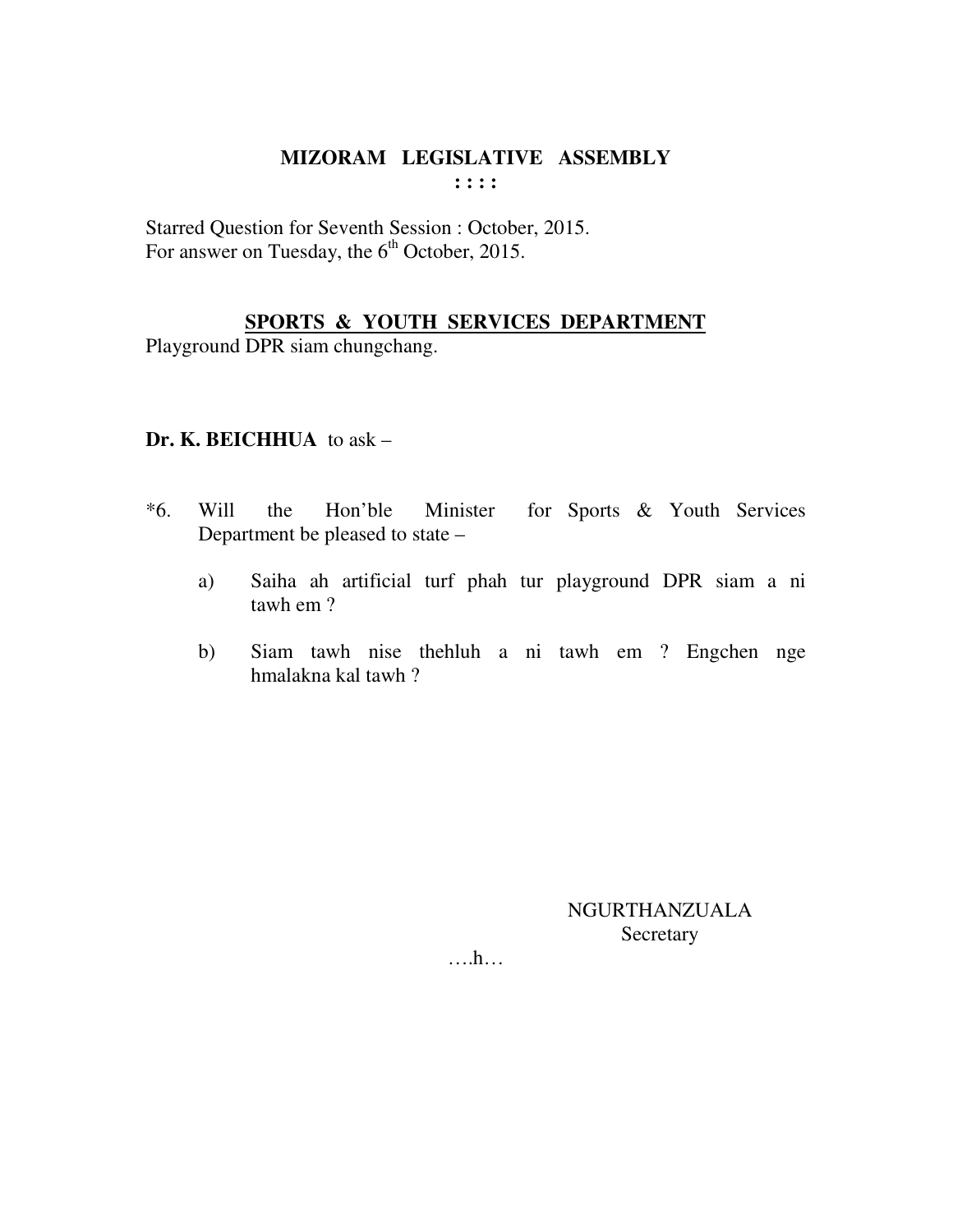**: : : :**  Starred Question for Seventh Session : October, 2015. For answer on Tuesday, the  $6<sup>th</sup>$  October, 2015.

#### **FINANCE DEPARTMENT**

Online leh Paper lottery chungchang

#### Pu LALRUATKIMA to ask –

- \*7. Will the Hon'ble Minister for Finance Department be pleased to state –
	- (a) Online leh Paper Lottery-ah engtikah nge Tender chhuah a nih a, tute nge distributor-ah thlan an nih?
	- (b) Engtik atang khan nge distributor-te hian Paper leh Online Lottery hi an kalpui tan? A tirah engtik chhunga thawk turin nge Agreement ziah a nih?
	- (c) Nikhatah vawi engzat nge Lottery Draw hi neih thin a nih? Kum 2012 - 2015 chhungin engzat nge lottery atang hian sum hmuh a nih?

 NGURTHANZUALA **Secretary**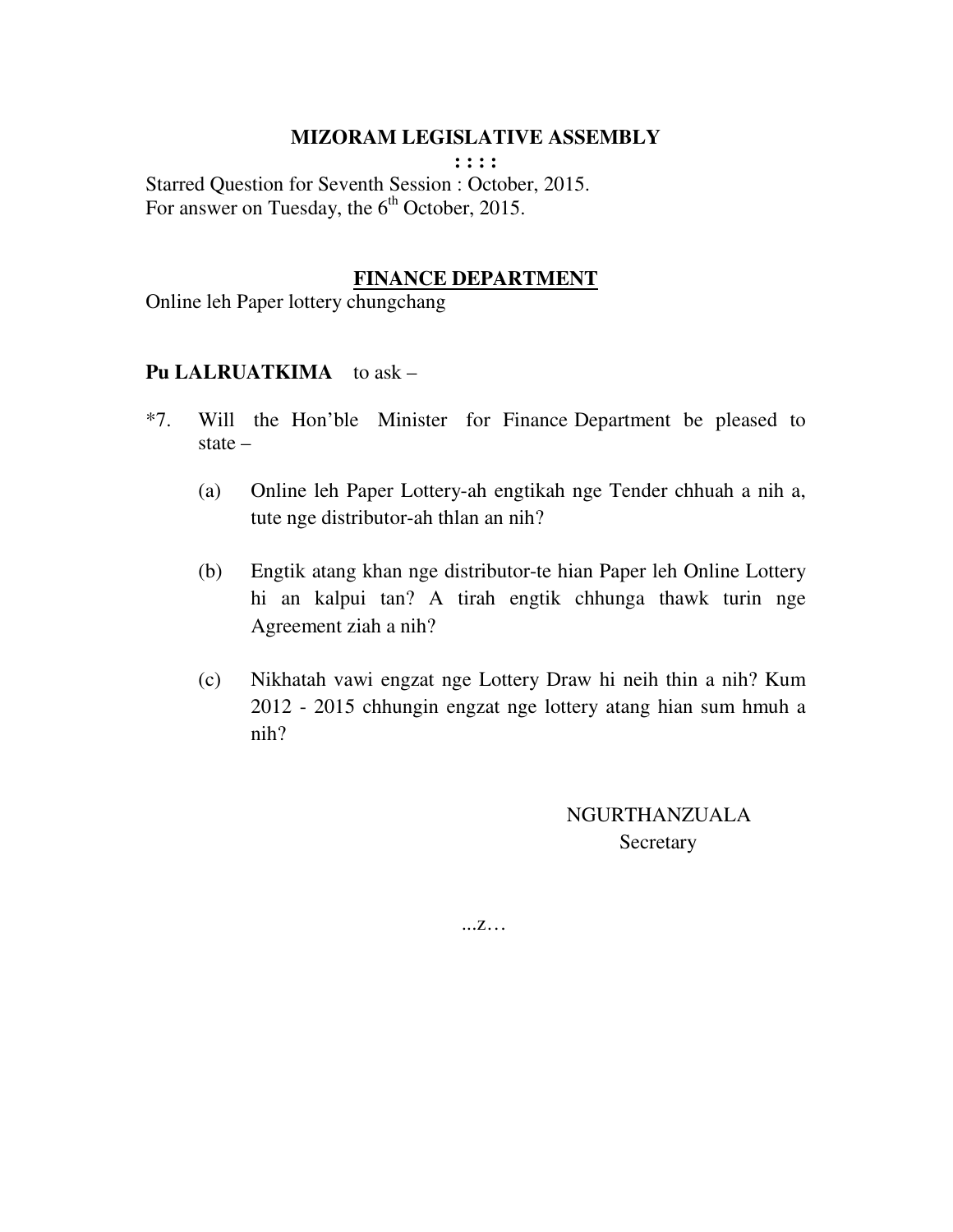**: : :** 

Starred Question for Seventh Session : Ocober, 2015 For answer on Tuesday, the  $6<sup>th</sup>$  Ocober, 2015

## **SPORTS & YOUTH SERVICES DEPARTMENT**

Phullem phah chungchang.

## **Pu LALRUATKIMA** to ask –

- \*8. Will the Hon'ble Minister for Sports & Youth Services Department be pleased to state –
	- (a) Khelmual engzatah nge Phullem (Artificial grass) phah a nih tawh ? Khawi hmunahte nge phah a nih tawh ?
	- (b) Phullem phahna tur hian khawi atangin nge sum hi hmuh a nih a, Khelmual hrang hrangah sum engzatnge sen a nih ?
	- (c) Phullem phah tur hian khelmual hrang hrangah hian tutenge Contractor ? Tender hmanga thlan a ni em ?

 NGURTHANZUALA Secretary.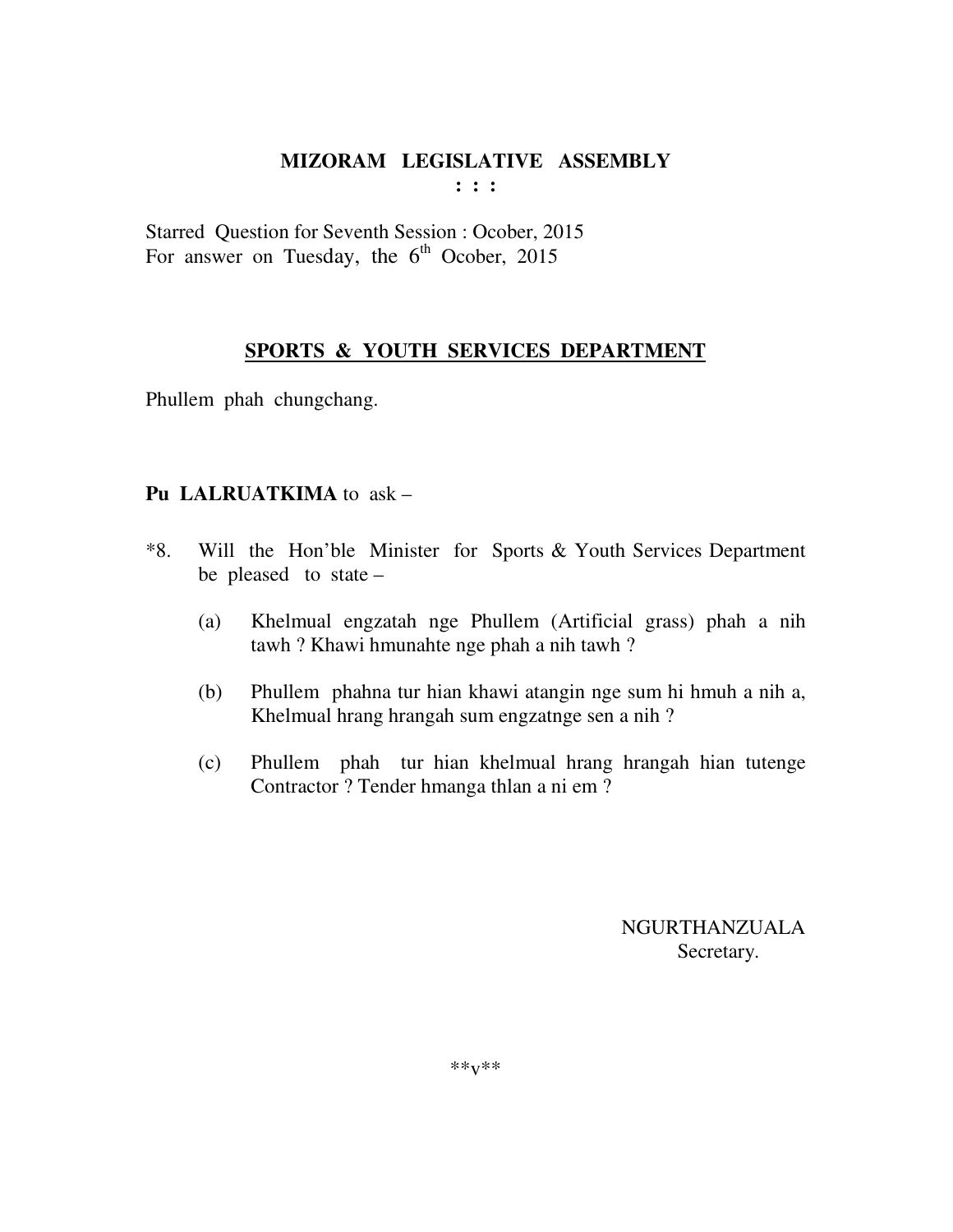**: : : :**  Starred Question for Seventh Session : October, 2015. For answer on Tuesday, the  $6<sup>th</sup>$  October, 2015.

## **LABOUR EMPLOYMENT & INDUSTRIAL TRAINING DEPARTMENT**

Labour cess hmuh chungchang

#### **Er. LALRINAWMA** to ask –

- \*9. Will the Hon'ble Minister for Labour Employment & Industrial Training Department be pleased to state –
	- (a) Date  $30<sup>th</sup>$  August, 2015 thleng hian labour cess hi cheng engzat nge hmuh a nih tawh?
	- (b) Labour cess hmuh tawh atang hian cheng engzat nge hman a nih tawh?

 NGURTHANZUALA Secretary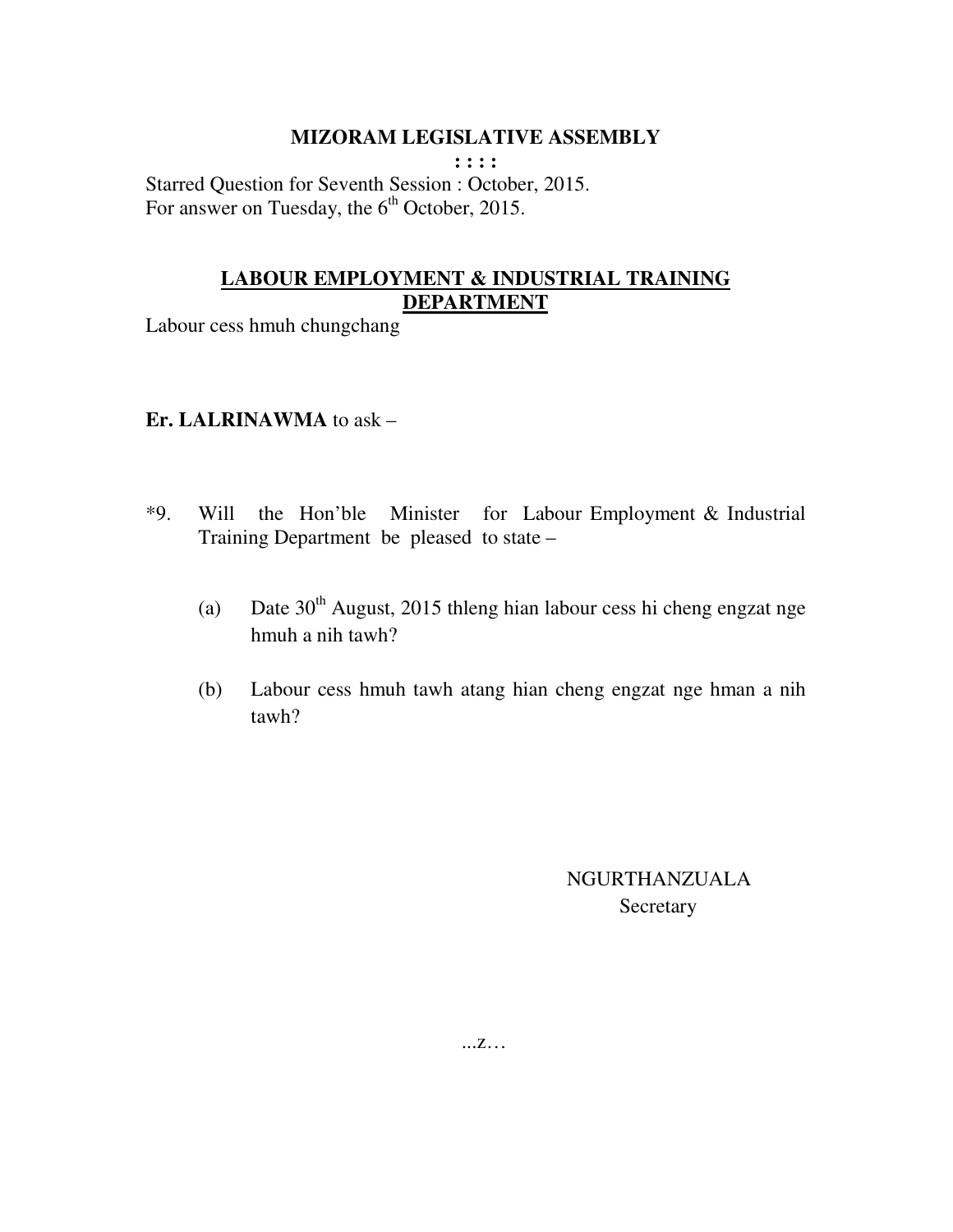Starred Question for Seventh Session : October, 2015. For answer on Tuesday, the  $6<sup>th</sup>$  October, 2015.

## **HORTICULTURE DEPARTMENT**

Pre-fabricated Green House chungchang.

#### **Dr. K. BEICHHUA** to ask –

- \*10. Will the Hon'ble Minister for Horticulture Department be please to state –
	- (a) 2014 to 2015 chhungin Green house prefabricated engzatnge Mizoram ah semchhuah?
	- (b) District hrang hrang ah engzat theuh nge sem chhuah anih?
	- (c) Prefabricated Green house hi Kut hnathawk tute hnenah cheng engzatng a pek nge anih ?
	- (d) Eng scheme atanga sem nge?

 NGURTHANZUALA **Secretary** 

\*\*\*R\*\*\*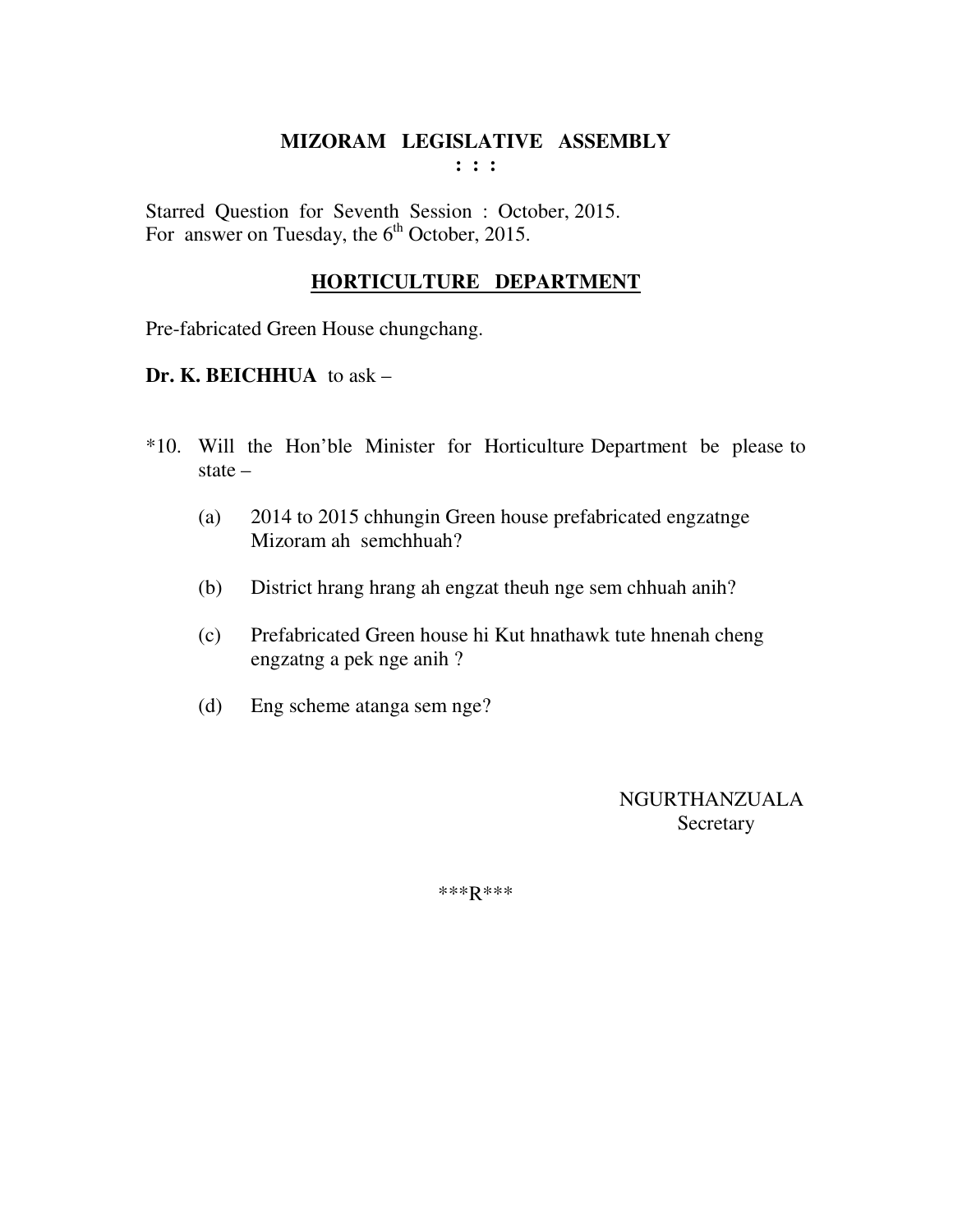**: : : :** 

Starred Question for Seventh Session : October, 2015. For answer on Tuesday, the  $6<sup>th</sup>$  October, 2015.

#### **HORTICULTURE DEPARTMENT**

Horticulture College chungchang

## **Pu LALRUATKIMA** to ask –

- \*11. Will the Hon'ble Minister for Horticulture Department be pleased to state –
	- (a) Mizoramah Horticulture College din tum a ni em? Anih chuan khawi hmunah nge din a nih dawn?
	- (b) Engtikah nge din a nih dawn a, eng chen nge hma lak a nih tawh?

 NGURTHANZUALA Secretary